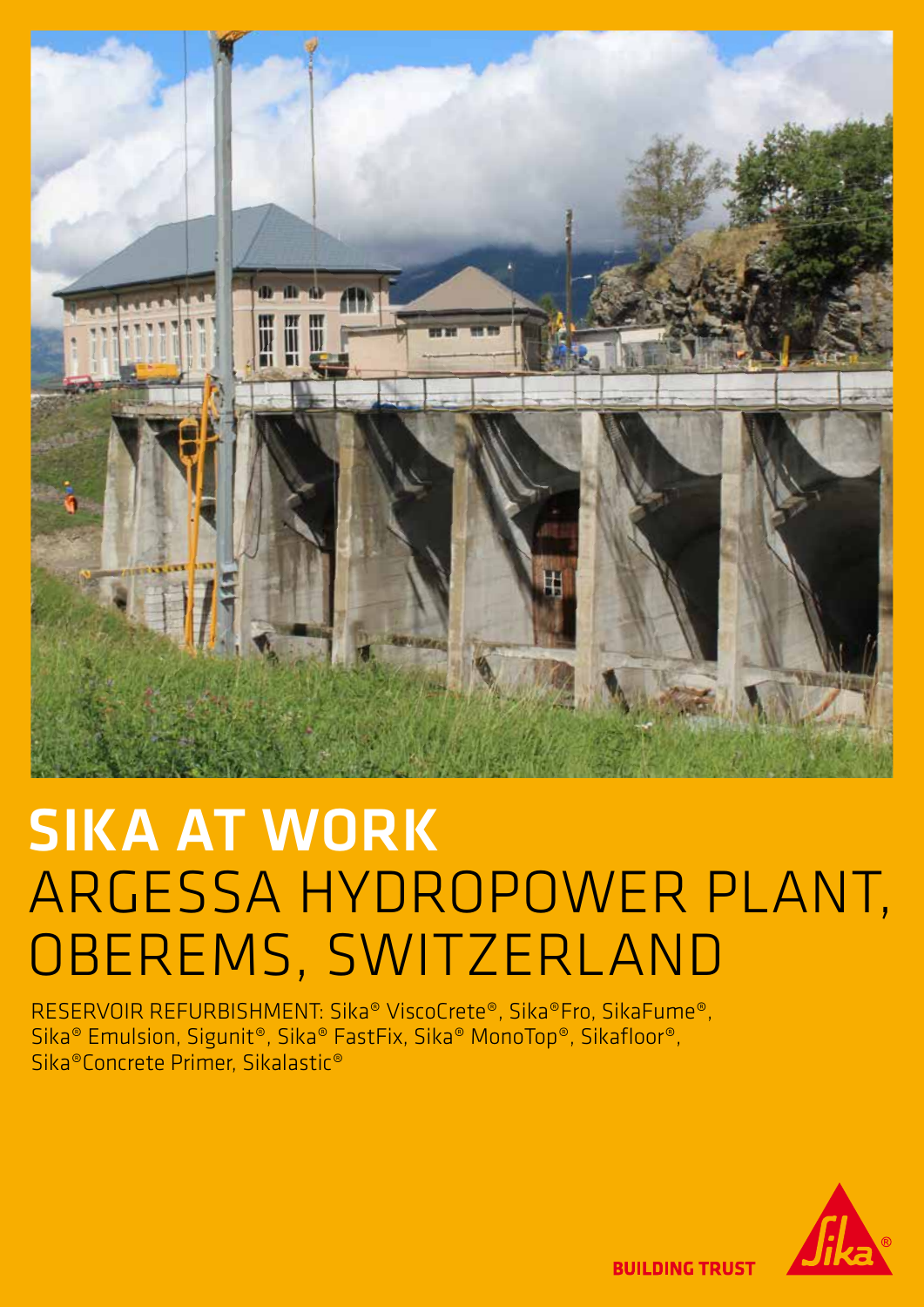#### PROJECT DESCRIPTION

The balancing reservoir for the Argessa hydropower plant is located south east of the plant and at an altitude of 1,360 m. The reservoir also provides a equalizing connection between the two power plants of Oberems and Turtmann, holding a useful capacity of about 25,000  $m<sup>3</sup>$ . Its primary functions are the retention and interim storage of tail waters from operation of the power plant, allowing the operations to be regulated at times of different demand and the optimum water levels to be maintained in the environment.

#### PROJECT REQUIREMENTS

- Removal of the existing matrix coating (containing asbestos)
- Removal of a sprayed concrete layer applied in 1991, by high pressure water jetting
- Placing and anchoring of additional reinforcement on the rows of arches
- Application of a new sprayed concrete layer of up to 120 mm thick
- Application of a surface levelling layer with R4 mortar, 5–10 mm thick
- Waterproofing of the whole surface area with a polymer based, liquid applied membrane (LAM)





In 2011 a routine inspection determined that the reservoir no longer met the latest increased and very stringent earthquake protection requirements of the Swiss Federal Office for Energy. Therefore to guarantee future long term earthquake protection, it was decided to refurbish and upgrade the





structure. The works were to be extensive and the following specification and procedure was developed by the engineers for the strengthening and simultaneous refurbishment and upgrading works:

#### SIKA SOLUTIONS

Sika proposed a complete system solution that was accepted and included the detailed design of the sprayed concrete and all of the other strengthening and waterproofing requirements for this project. Sprayed concrete was applied in two layers of up to 130 mm and a levelling layer of R4 mortar was also spray applied. All of the sprayed concrete works were carried out using a Sika Sprinter Spray machine. Finally, the surface was trowel sealed with Sika FastFix mortar and the substrate was then levelled with Sika MonoTop mortars, ready for the final application of the elastic LAM system using a Sikalastic polyurea based waterproofing membrane.

# REFURBISH AND UPGRADE OF THE BALANCING RESERVOIR